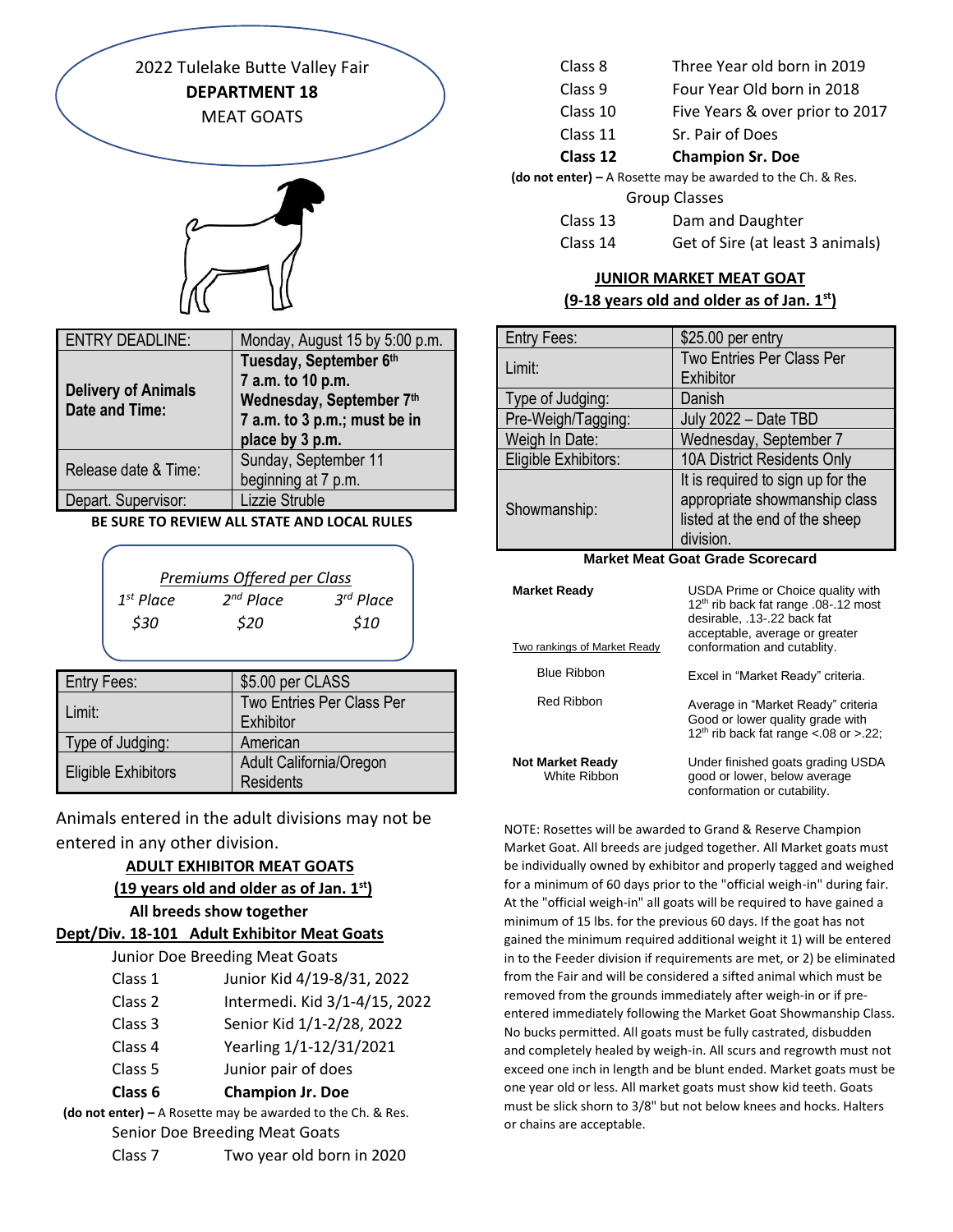| Dept/Div. 18-201 | <b>Junior Market Meat Goat</b> |
|------------------|--------------------------------|
| Class 1          | Weather or Doe, 65 to 110 lbs. |
| Class 2          | Non-Market Light Weight Goat   |
| Class 3          | Non-Market Heavy Weigh Goat    |

Lambs not meeting the minimum weight of 65 lbs. or in excess of 110 pounds will be automatically entered as a Non-Market Light Weight Lamb or a non-market heavy weight lamb and will not be eligible for the auction. Eligible to show in Showmanship Class.

Class 4 Group of Market Goats Ribbons – 1st through 3rd place NO ENTRY FEE – ENTER AT RING Best group of three market goats shown in the market classes and owned by members of the same club or chapter. One entry per club or chapter.

# **Junior Meat Goat Showmanship (9-18 years old and older as of Jan. 1st)**

| <b>Entry Fees:</b>   | No Entry Fee                                 |
|----------------------|----------------------------------------------|
| Limit:               | One entry per exhibitor                      |
| Type of Judging:     | American                                     |
| Eligible Exhibitors: | Junior California/Oregon<br><b>Residents</b> |

| Premiums Offered per Class |                |                       |  |  |
|----------------------------|----------------|-----------------------|--|--|
| $1st$ Place                | $2^{nd}$ Place | 3 <sup>rd</sup> Place |  |  |
| \$35                       | \$20           | \$20                  |  |  |

NOTE: ALL EXHIBITORS MUST SHOW THEIR OWN ANIMAL. Open to all junior livestock exhibitors. Only animals entered, owned, fitted and shown by a junior exhibitor in the junior department are eligible. Entries in showmanship must be made in accordance with all other livestock entry-closing deadlines. Post-entries will not be accepted. Exhibitor must be on hand and ready to exhibit at the time called for judging.

SHOWMANSHIP DRESS CODE REQUIREMENTS: FFA: All FFA Exhibitors must wear FFA uniforms when showing and selling their animals in Junior Divisions and participating at the awards ceremony. The official Tulelake-Butte Valley Fair FFA uniform for girls shall consist of white pants, white collared blouse, the blue FFA scarf, the official FFA jacket zipped to the top and closed in shoes/boots. The official FFA uniform for boys shall consist of white pants, white collared shirt, blue FFA necktie, and the official FFA jacket zipped to the top and closed in shoes/boots. Any exhibitor not conforming to these qualifications will be disqualified from the class and/or auction.

4-H: All 4-H Exhibitors must wear 4-H uniforms when showing and selling their animals in Junior Divisions and participating at the awards ceremony. The official Tulelake-Butte Valley Fair 4-H uniform for girls consists of white pants, white collared blouse, the green 4-H collar or 4-H tie, the 4-H cap and closed in shoes/boots. The official 4-H uniform for boys shall consist of white pants, white collared shirt, green 4-H tie, the 4-H cap and closed in shoes/boots. Any exhibitor not conforming to these qualifications will be disqualified from the class and /or auction.

OUT OF STATE EXHIBITORS: All out-of-state Jr. exhibitors must show in white pants, a white collared shirt and closed in shoes/boots when showing their animals in Junior Breeding/Showmanship Divisions and participating at the awards ceremony. Any exhibitor not conforming to these qualifications will be disqualified from the class.

## **Score Card for Judging Showmanship**

**Appearance of Animal** Condition 10% Grooming 20% Cleanliness 10% **Appearance of Exhibitor** Showing in the Ring 10% Moving or Leading 15% Posing 15% Showing Animal to Best Advantage 10% Poise, Alertness & Attitude 10%

# **Dept/Div. 18-202 Junior Meat Goat Showmanship**

Class 1 Junior Meat Showmanship (9-12) Class 2 Inter. Meat Showmanship (13-15) Class 3 Senior Meat Showmanship (16-19)